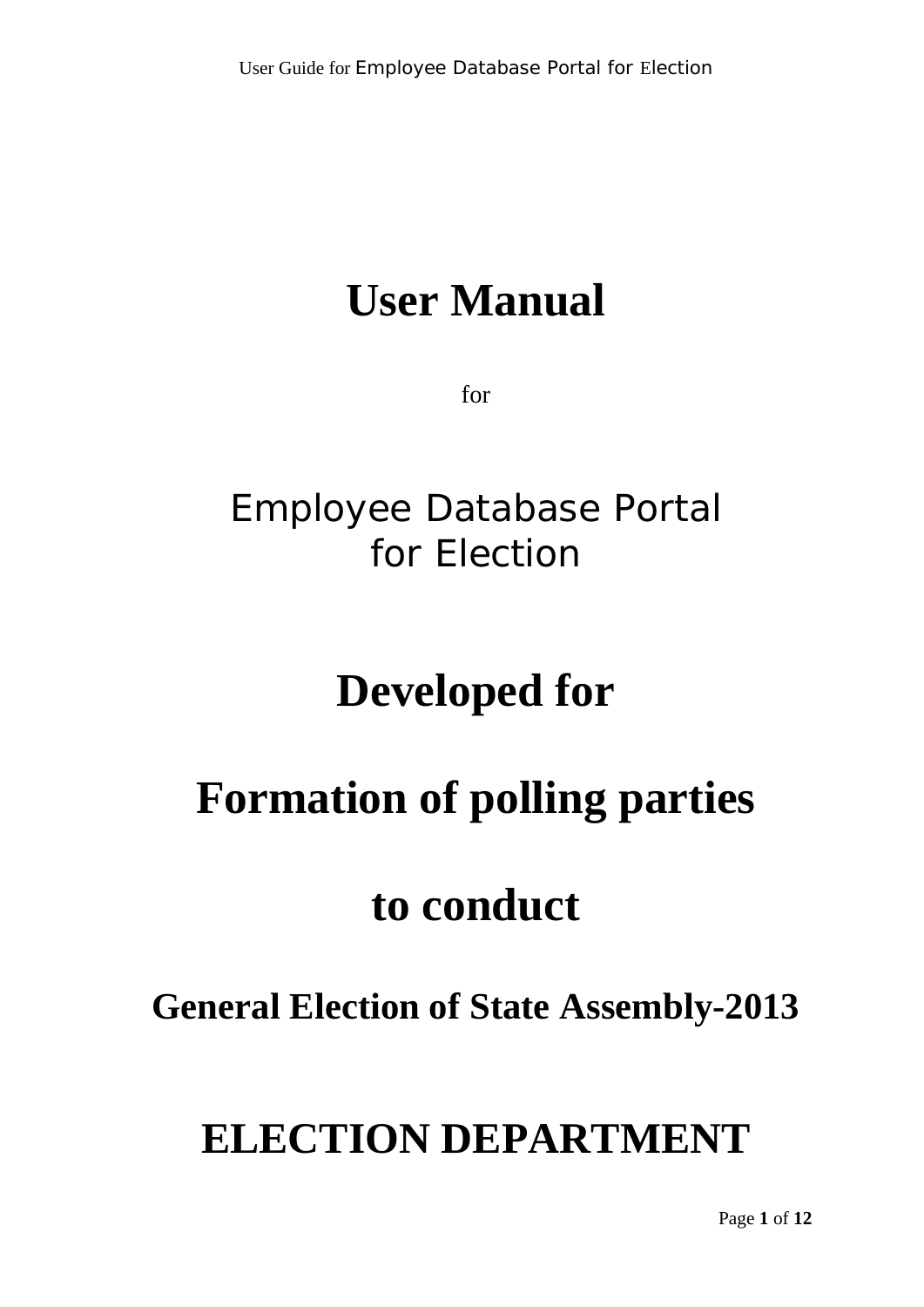# **GOVERNMENT OF RAJASTHAN**

#### **TABLE OF CONTENTS**

| Sr. No.        | <b>Topic</b>                | Page No.       |
|----------------|-----------------------------|----------------|
|                | How to Login                | 3              |
| $\overline{2}$ | Main Menu                   | $\overline{4}$ |
| $\overline{3}$ | <b>DDO</b> Information      | $5-6$          |
| $\overline{4}$ | Subordinate office entry    | 7              |
| 5 <sup>1</sup> | <b>Employee Information</b> | $8-9$          |
| 6              | Reports                     | 10             |
| 7              | System Admin                | 11             |
| 8              | Help and Logout             | 12             |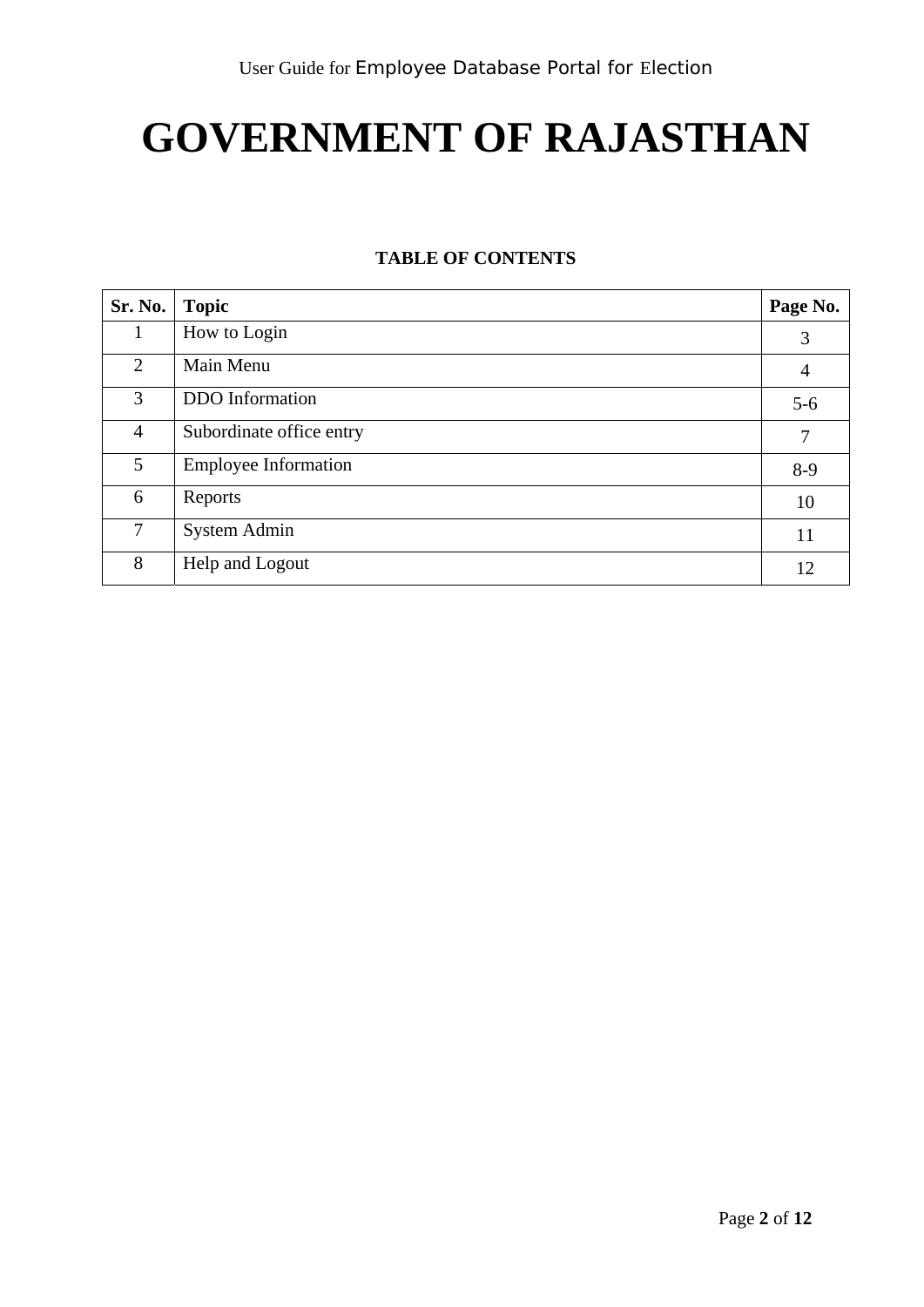#### **1. How to Login**

The steps for accessing the Employee Database Portal for Election are as:

- Open Microsoft Internet explorer 6.0 or higher.
- **Type the URL http://ems-emp.raj.nic.in**
- Enter the username and password.
- Click on Login button.

The login screen appeared is shown below:



**Note:** First of all you are required to download Hindi Font from the option available in top of the above screen. We are using Mangal Hindi Unicode for entering the data in Hindi.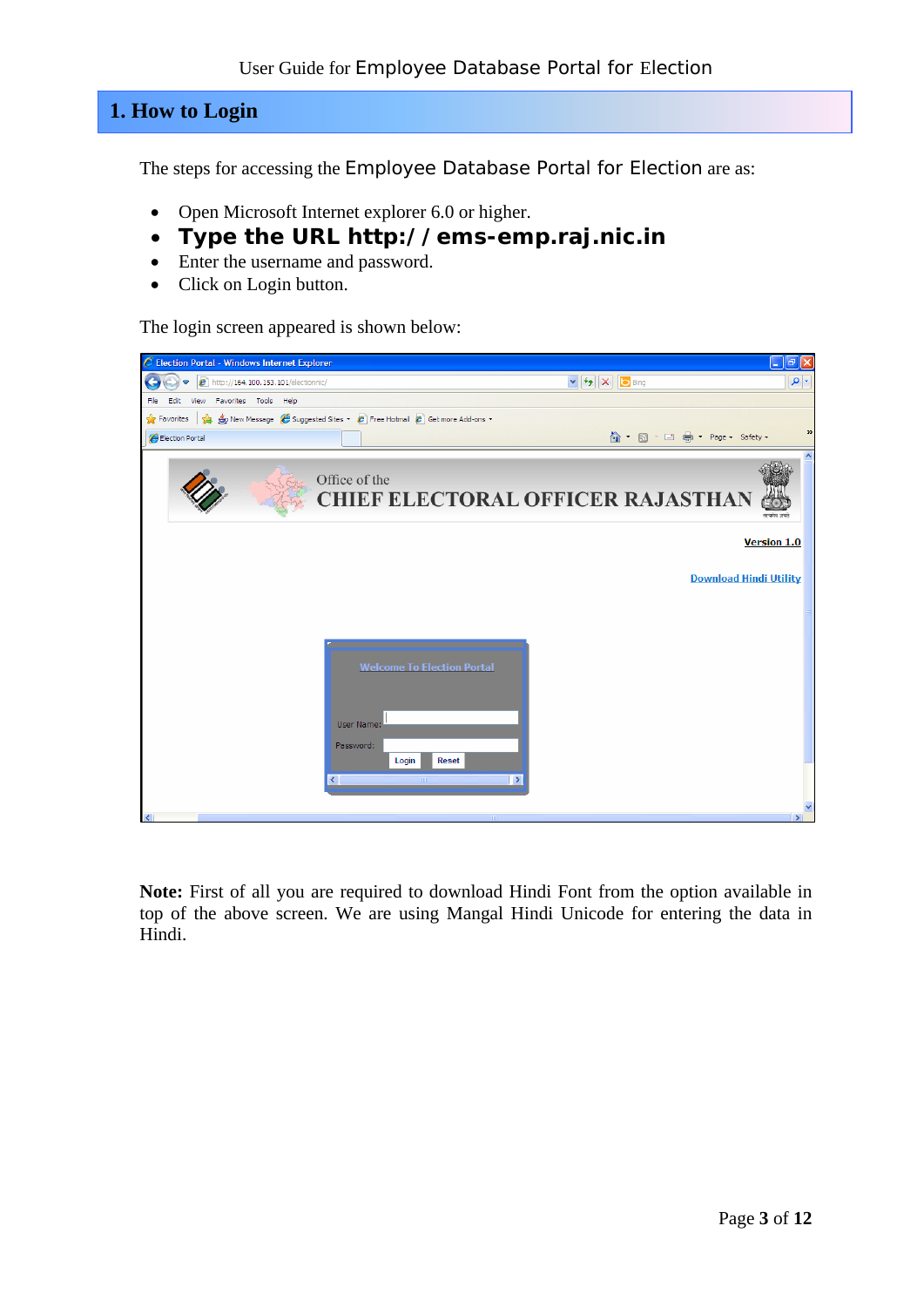### **2. MAIN MENU**

After login the Main Menu screen would be as shown below:



| Sr.No.          | <b>Menu</b>     | <b>Sub Menu</b>                                                                                        | <b>Operation</b>                   |
|-----------------|-----------------|--------------------------------------------------------------------------------------------------------|------------------------------------|
| A.              | Master          | DDO information<br>$\bullet$<br>Sub ordinate office entry<br>$\bullet$<br>Employee master<br>$\bullet$ | For master data entry.             |
| <b>B.</b>       | Reports         | Employee report<br>$\bullet$<br>Monitoring report<br>$\bullet$<br>Export data<br>$\bullet$             | Various types of reports           |
| $\mathcal{C}$ . | System<br>Admin | Freeze data<br>$\bullet$<br>Change password<br>$\bullet$                                               | Administrator's                    |
| D.              | Help            | Election presentation<br>$\bullet$<br>Download hindi utility<br>$\bullet$                              | Latest directions and user manual. |
| Ε.              | Logout          |                                                                                                        | Exit from application.             |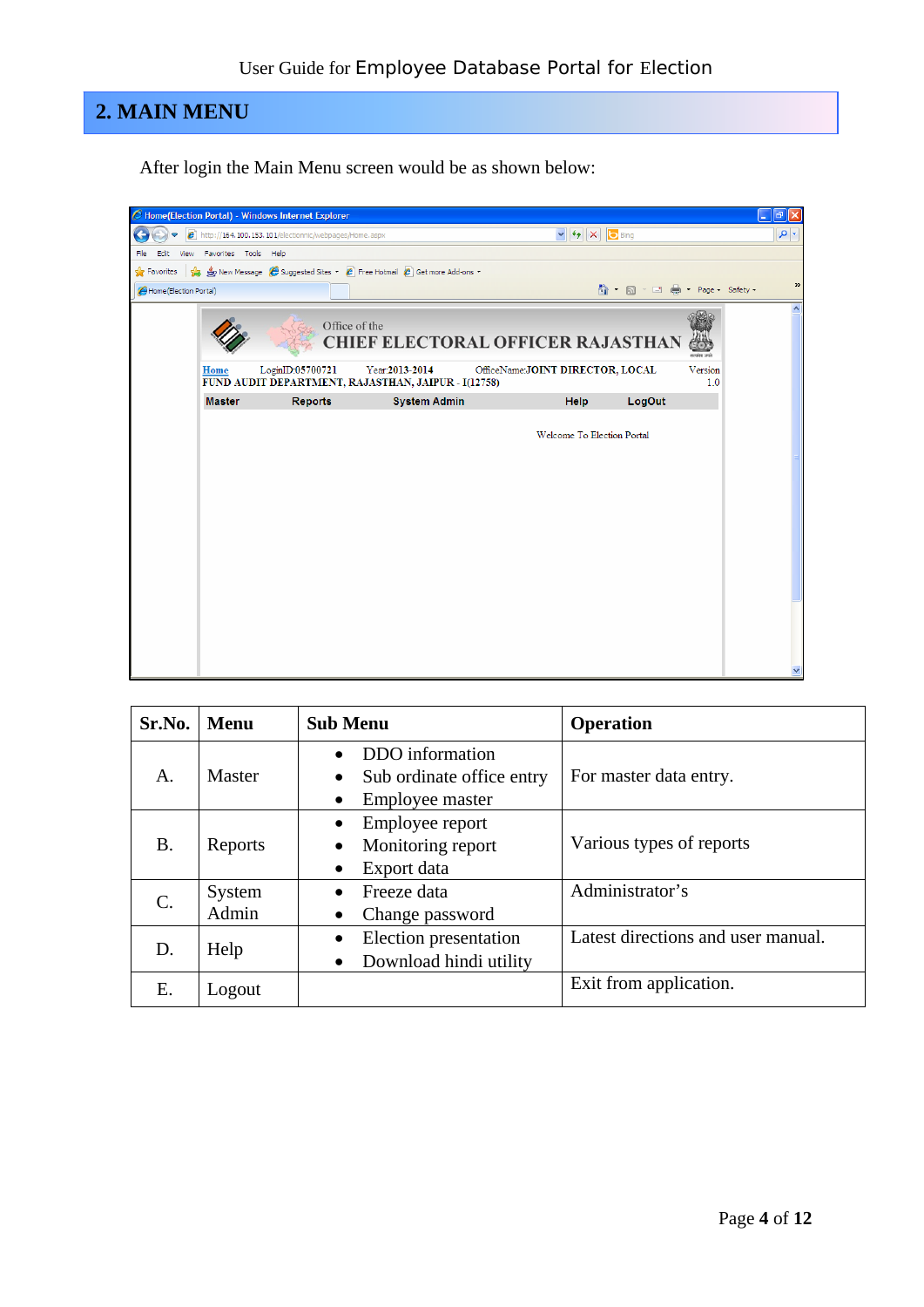### **B.1 DDO Information**

Click on the menu "**Master -> DDO Information**" in the main menu. The screen shot for data entry is shown below:

| <b>ODO</b> Information |               |                                                                                                                                                                                                                                                                                                                                                                                                                                                                                                   |                 |                                         |                                            |              | ☆ · 5 · □ ● · Page · Safety · |                | $\rightarrow$       |
|------------------------|---------------|---------------------------------------------------------------------------------------------------------------------------------------------------------------------------------------------------------------------------------------------------------------------------------------------------------------------------------------------------------------------------------------------------------------------------------------------------------------------------------------------------|-----------------|-----------------------------------------|--------------------------------------------|--------------|-------------------------------|----------------|---------------------|
|                        |               | Office of the                                                                                                                                                                                                                                                                                                                                                                                                                                                                                     |                 |                                         | <b>CHIEF ELECTORAL OFFICER RAJASTHAN</b>   |              |                               | rake urak      | $\hat{\phantom{a}}$ |
|                        | Home          | LoqinID:05700721<br>AUDIT DEPARTMENT, RAJASTHAN, JAIPUR - I(12758)                                                                                                                                                                                                                                                                                                                                                                                                                                | Year: 2013-2014 |                                         | OfficeName: JOINT DIRECTOR, LOCAL FUND     |              |                               | Version<br>1.0 |                     |
|                        | <b>Master</b> | <b>Reports</b>                                                                                                                                                                                                                                                                                                                                                                                                                                                                                    |                 | <b>System Admin</b>                     |                                            | <b>Help</b>  | LogOut                        |                |                     |
|                        |               |                                                                                                                                                                                                                                                                                                                                                                                                                                                                                                   |                 | Voter Assembly Information For Election |                                            |              |                               |                |                     |
|                        |               | 1.कार्यालय का नाम हिन्दी में:                                                                                                                                                                                                                                                                                                                                                                                                                                                                     |                 |                                         | संयुक्त निदेशक सामान्य निधि अंकेक्षण विभाग |              |                               |                |                     |
|                        |               | 2.डी डी ओ का नाम:                                                                                                                                                                                                                                                                                                                                                                                                                                                                                 |                 |                                         | RAM PRATAP SONKARIA(RJJP198219 v           |              |                               |                |                     |
|                        |               | $3.45$ :                                                                                                                                                                                                                                                                                                                                                                                                                                                                                          |                 | सहायक लेखाधिकारी                        |                                            |              |                               |                |                     |
|                        |               | 4.मोबाइल:                                                                                                                                                                                                                                                                                                                                                                                                                                                                                         |                 | 9584245785                              |                                            |              |                               |                |                     |
|                        |               | $5.\overline{3}$ डलाइन:                                                                                                                                                                                                                                                                                                                                                                                                                                                                           |                 |                                         |                                            |              |                               |                |                     |
|                        |               | $6.\overline{$}3\overline{$}3\overline{$}3\overline{$}3\overline{$}3\overline{$}3\overline{$}3\overline{$}3\overline{$}3\overline{$}3\overline{$}3\overline{$}3\overline{$}3\overline{$}3\overline{$}3\overline{$}3\overline{$}3\overline{$}3\overline{$}3\overline{$}3\overline{$}3\overline{$}3\overline{$}3\overline{$}3\overline{$}3\overline{$}3\overline{$}3\overline{$}3\overline{$}3\overline{$}3\overline{$}3\overline{$}3\overline{$}3\overline{$}3\overline{$}3\overline{$}3\overline$ |                 |                                         |                                            |              |                               |                |                     |
|                        |               | 7.जिला:                                                                                                                                                                                                                                                                                                                                                                                                                                                                                           |                 | जयपुर                                   |                                            |              |                               |                |                     |
|                        |               | 8.कार्यालय विधानसभा:                                                                                                                                                                                                                                                                                                                                                                                                                                                                              |                 | --विधानसभा चुनें--                      |                                            | $\checkmark$ |                               |                |                     |
|                        |               | 9.तहसील:                                                                                                                                                                                                                                                                                                                                                                                                                                                                                          |                 | जयपुर<br>सहायक लेखाधिकारी               |                                            |              |                               |                |                     |
|                        |               | $10.4$ ताः                                                                                                                                                                                                                                                                                                                                                                                                                                                                                        |                 |                                         |                                            |              |                               |                |                     |
|                        |               | Police DDO                                                                                                                                                                                                                                                                                                                                                                                                                                                                                        |                 | <b>No</b>                               |                                            |              |                               |                |                     |
|                        |               |                                                                                                                                                                                                                                                                                                                                                                                                                                                                                                   | Update          | OtherOffice                             |                                            |              |                               |                | v                   |

User operation: You are required to fill-up the details of DDO in this screen. Mostly DDO is one of the employees under his DDO jurisdictions.

- In this scenario, you can select the name of the DDO from the pop-up list available at Column no 2.
- After filling up all the details of concerned DDO, you are required to click **"Update"** button. It will save all information submitted by you.
- In case, Name of the DDO is not available in this list, only then, you are required to select **"Other Office**" option available bottom of the screen.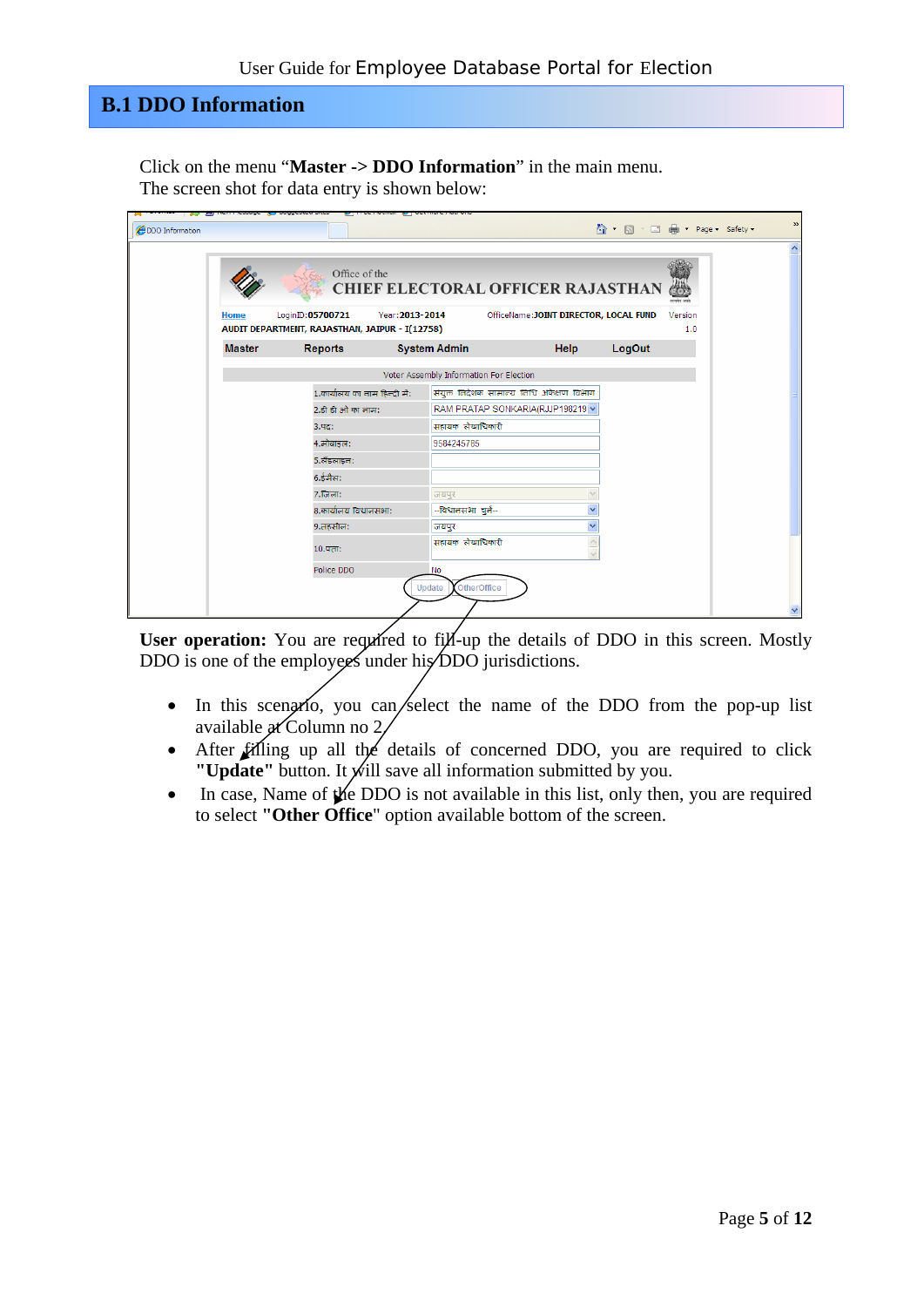If you have selected "Other Office" option, following screen will be appeared:

| <b>ODO</b> Information |                                                |                                                                                    |             | ☆ · 同 · □ ● · Page · Safety · | $\rightarrow$       |
|------------------------|------------------------------------------------|------------------------------------------------------------------------------------|-------------|-------------------------------|---------------------|
|                        | Office of the                                  | <b>CHIEF ELECTORAL OFFICER RAJASTHAN</b>                                           |             |                               | $\vert \cdot \vert$ |
|                        | AUDIT DEPARTMENT, RAJASTHAN, JAIPUR - I(12758) | Home LoginID:05700721 Year:2013-2014 OfficeName:JOINT DIRECTOR, LOCAL FUND Version |             | 1.0                           |                     |
|                        | Master Reports System Admin                    |                                                                                    | Help LogOut |                               |                     |
|                        |                                                | Add Other Office DDO                                                               |             |                               |                     |
|                        | Office Code:<br>8.कार्यालय विधानसभा:           | <b>Back</b><br>Show<br>— ∴ियधानसभा चुर्ने⊹                                         |             |                               |                     |
|                        | $9.75$ सील:                                    | ायपर ।                                                                             |             |                               |                     |
|                        | 10.971                                         | सहायक लेखाधिकारी                                                                   |             |                               |                     |
|                        | Police DDO                                     | No.<br>Update OtherOffice                                                          |             |                               | $\checkmark$        |

- Please enter the Office Code of the DDO concerned and click "Show" button, list of all employee of this office will be displayed and you are only required to select the name of your DDO from this list.
- After filling up all the details of concerned DDO, you are required to click "Update" button. If will save all information submitted by you.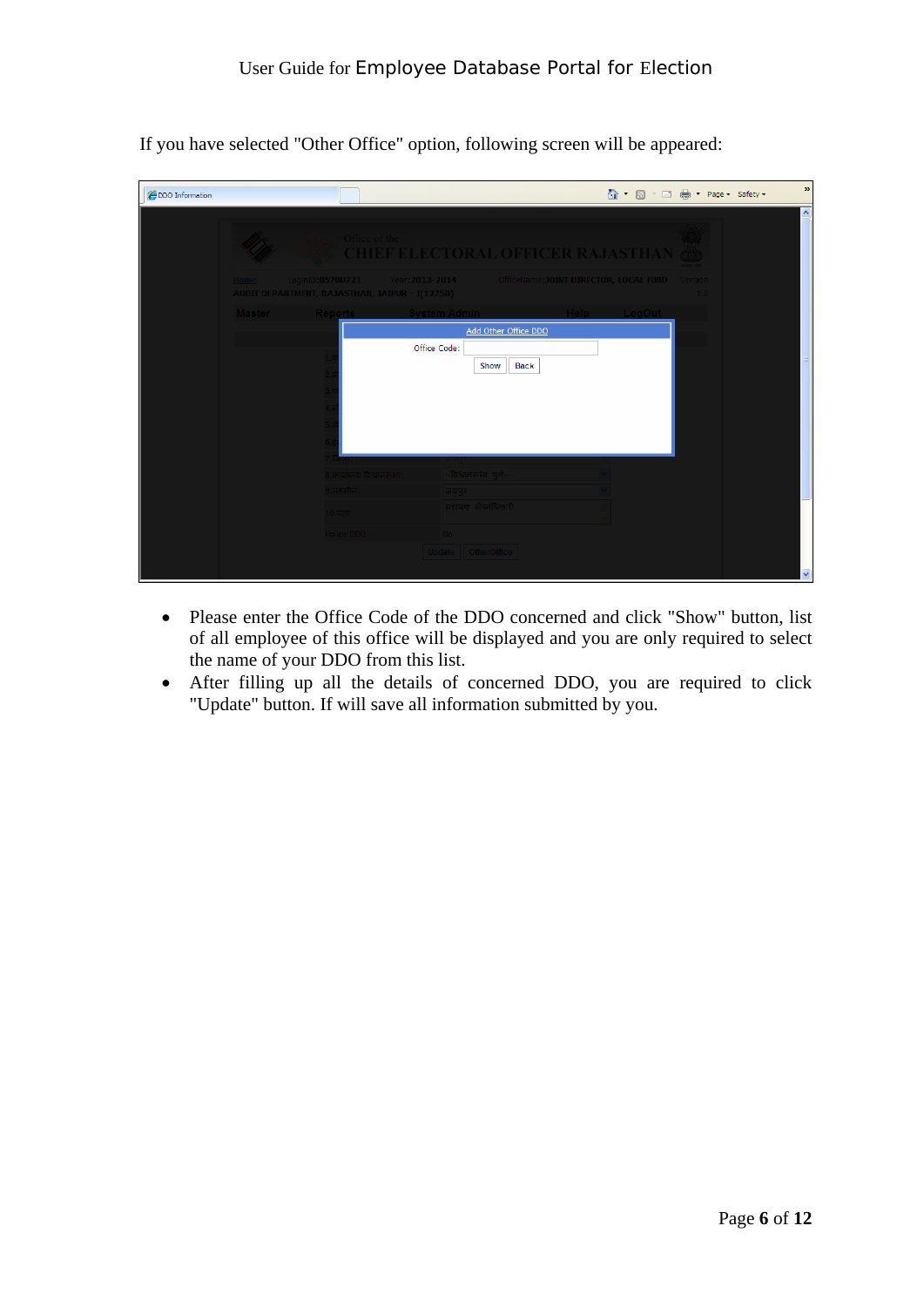#### **B.2 Subordinate office entry**

**(Only for those DDO, who have drawing salary for more than one office like BDO of primary schools)** 

Click on the menu "**Master -> Sub ordinate office entry**" in the main menu. The screen shot for data entry is shown below:

| SubordinateMasterEntry |               |                                                                    |                                          |                                        | 合 ■ 国典 Page Safety |                | $\rightarrow$ |
|------------------------|---------------|--------------------------------------------------------------------|------------------------------------------|----------------------------------------|--------------------|----------------|---------------|
|                        |               | Office of the                                                      | <b>CHIEF ELECTORAL OFFICER RAJASTHAN</b> |                                        |                    | एकोर जर्म      | ∧             |
|                        | Home          | LoginID:05700721<br>AUDIT DEPARTMENT, RAJASTHAN, JAIPUR - I(12758) | Year: 2013-2014                          | OfficeName: JOINT DIRECTOR, LOCAL FUND |                    | Version<br>1.0 |               |
|                        | <b>Master</b> | <b>Reports</b>                                                     | <b>System Admin</b>                      | <b>Help</b>                            | LogOut             |                |               |
|                        |               |                                                                    | SUBORDINATE OFFICE ENTRY                 |                                        |                    |                |               |
|                        |               |                                                                    | अधीन कार्यालय का नाम अग्रेजी में:        |                                        |                    |                |               |
|                        |               |                                                                    | अधीन कार्यालय का नाम हिन्दी में:         |                                        |                    |                |               |
|                        |               |                                                                    | Submit                                   |                                        |                    |                |               |
|                        |               | अधीन कार्यालय का नाम अंग्रेजी में                                  |                                          | अधीन कार्यालय का नाम हिन्दी में        |                    |                |               |
|                        |               | office                                                             | ऑफिस                                     |                                        | Edit               |                |               |
|                        |               | rajkiya balika                                                     | rajkiya balika                           |                                        | Edit               |                |               |
|                        |               | fgfg                                                               | ghghg                                    |                                        | Edit               |                |               |
|                        |               |                                                                    |                                          |                                        |                    |                |               |
|                        |               |                                                                    |                                          |                                        |                    |                |               |
|                        |               |                                                                    |                                          |                                        |                    |                |               |
|                        |               |                                                                    |                                          |                                        |                    |                |               |
|                        |               |                                                                    |                                          |                                        |                    |                |               |

User operation: Now, if there is more than one office under single DDO only that scenario this option will be utilized. For example one BDO not only drawing the salary of employee of their office but he is also DDO for few primary schools under his jurisdiction.

- You are required to enter the name of other offices/schools in both the column (i.e. English as well as in Hindi) and click on the **submit** button to save the information you have entered.
- List of all subordinate offices/schools under the jurisdiction of concerned DDO will be displayed on the screen for your verification. If you have not required make further entry click the Log Out button and re-login again.
- There is a provision to edit the details of subordinate office. For same, please select the edit button appears with the details of the subordinate office. It will allow you to update the details, which you have previously entered.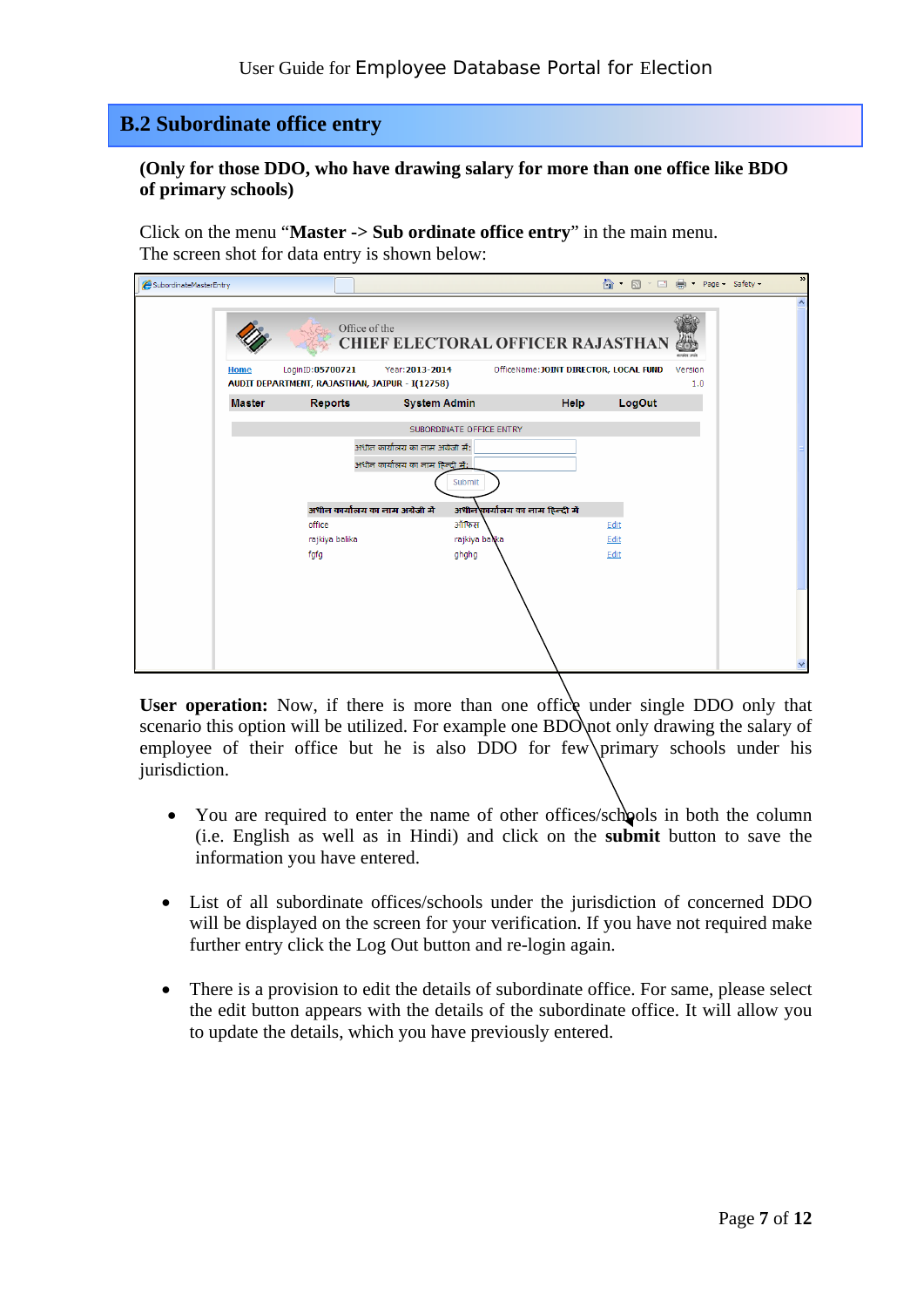#### **B.3 Employee Information**

Click on the menu "**Master -> Employee Master**" in the main menu. The screen shot for data entry is shown below:

| ElectionReport(Employee Election Info) |                                                   |                                                      | - 同 · 口 曲 · Page - Safety -                            | $\rightarrow$ |
|----------------------------------------|---------------------------------------------------|------------------------------------------------------|--------------------------------------------------------|---------------|
|                                        |                                                   |                                                      |                                                        |               |
|                                        |                                                   | EMPLOYEE INFORMATION FOR ELECTION                    |                                                        |               |
|                                        |                                                   | कार्मिक चुने: PRABHU DAYAL VERMA(RJJP198819000407) ~ |                                                        |               |
| ७.वेतनमान:                             | $PB-3$                                            | 17.कार्मिक का नाम हिन्दी में:                        |                                                        |               |
| $8.$ सर्विस:                           | <b>State</b>                                      | 18.कार्मिक का मोबाइल लम्बर:                          |                                                        |               |
| 9.राज्यसेवा में                        |                                                   |                                                      |                                                        |               |
| नियंति की                              | 13/05/1988                                        | 19.कार्मिक की ई-मेल आई डी:                           |                                                        |               |
| तिथि:                                  |                                                   | 20.वर्तमान निवास स्थान की विधानसभा:                  | $-$ विधानसभा चुने $ \vee$<br>$\checkmark$<br>जयपुर     |               |
| 10.सेवानिवृत्ति                        | 31/01/2025                                        | 21.स्थायी निवास स्थान की विधानसभा:                   | $-$ विधानसभा चुने $ \sim$<br>$\checkmark$<br>जयपुर     |               |
| की दिलांक:                             |                                                   | 22.कार्मिक के पदस्थापन की विधानसभा:                  | $-$ विधानसभा चुने $ \times$<br>$\checkmark$<br>जयपुर   |               |
| $11.$ राजपत्रित                        | Gazzeted                                          |                                                      | कार्मिक की मतदाता सूची में प्रविष्टि सम्बन्धी जानकारी: |               |
| अराजपंत्रितः                           |                                                   | 23.कार्मिक जिस विधानसभा क्षेत्र का मतदाता है:        | $-$ विधानसभा चुने $ \times$<br>$\vee$<br>जयपुर         |               |
| 12.जी.पी.एफ                            | RJJP1988190004                                    | 24.भाग संख्या जिसमें कार्मिक पंजीकत है:              |                                                        |               |
| नम्बर:                                 |                                                   | 25.कार्मिक का वोटर लिस्ट में क्रम संख्या:            |                                                        |               |
|                                        | <b>STATE BANK OF</b><br>13.वैक/बाच का BIKANER AND | 26.कार्मिक के मतदाता पहचान पत्र क्रमांक(EpicNo):     |                                                        |               |
| नाम:                                   | <b>JAIPURTILAK</b>                                | 27.क्या कार्मिक वथ लेवल अधिकारी है?                  | $OYes$ $@$ No                                          |               |
|                                        | MARG, JAIPUR                                      | 28.बूथ संख्या/विधानसभा चुने:                         | $-$ विधानसभा चुने $ \vee$                              |               |
| 14.वैक का                              |                                                   | 29.क्या कार्मिक होम गार्ड है?                        | $OYes$ ONo                                             |               |
|                                        | आई.एफ.एस.सी. SBBJ0010510                          |                                                      | --विशेष टिप्पणी चुने --                                |               |
| कोड:                                   |                                                   | 30.विशेष वर्ग का चिन्हिकरण:                          |                                                        |               |
|                                        | 15.खाता संख्या: 51052279130                       | 31.विशेष टिप्पणी:                                    |                                                        |               |
|                                        | <b>THEFT</b>                                      |                                                      |                                                        |               |
|                                        |                                                   | <b>Submit</b>                                        |                                                        |               |
|                                        |                                                   |                                                      |                                                        |               |

#### **User operation:**

- This screen will be further divided into the sections. Information from Column no 1 to 15 displays in RED section available form Pay manger module of the employee. You can view this information but can't change yourself.
- Information displayed in GREEN & BROWN sections will be update for all employees.
- First of all you are required to select the name of the concerned employee from the list of employee from the top of the screen.
- Information with respect to Column no 1 to 15 of selected employee will be displayed automatically.
- Please select the name of the office at Column no 16. In almost cases, Office of the DDO will be available in this pop window and you are only required to select it but in case of BDO, in addition of Office of BDO, name of other primary schools are available in this window. You are required to select the Office/school of concerned employee in this field.
- In Column no 17, you are required to enter the name of the concerned employee in Hindi.
- In Column no 18, you are required to enter the mobile number of the concerned employee. It will be useful to pass on the information to concerned employee through SMS.
- In Column no 19, you are required to enter the email address of the concerned employee, if available. It will be useful to pass on the information to concerned employee through email.
- In Column no 20, you are required to select the assembly constituency of present resident address of the concerned employee.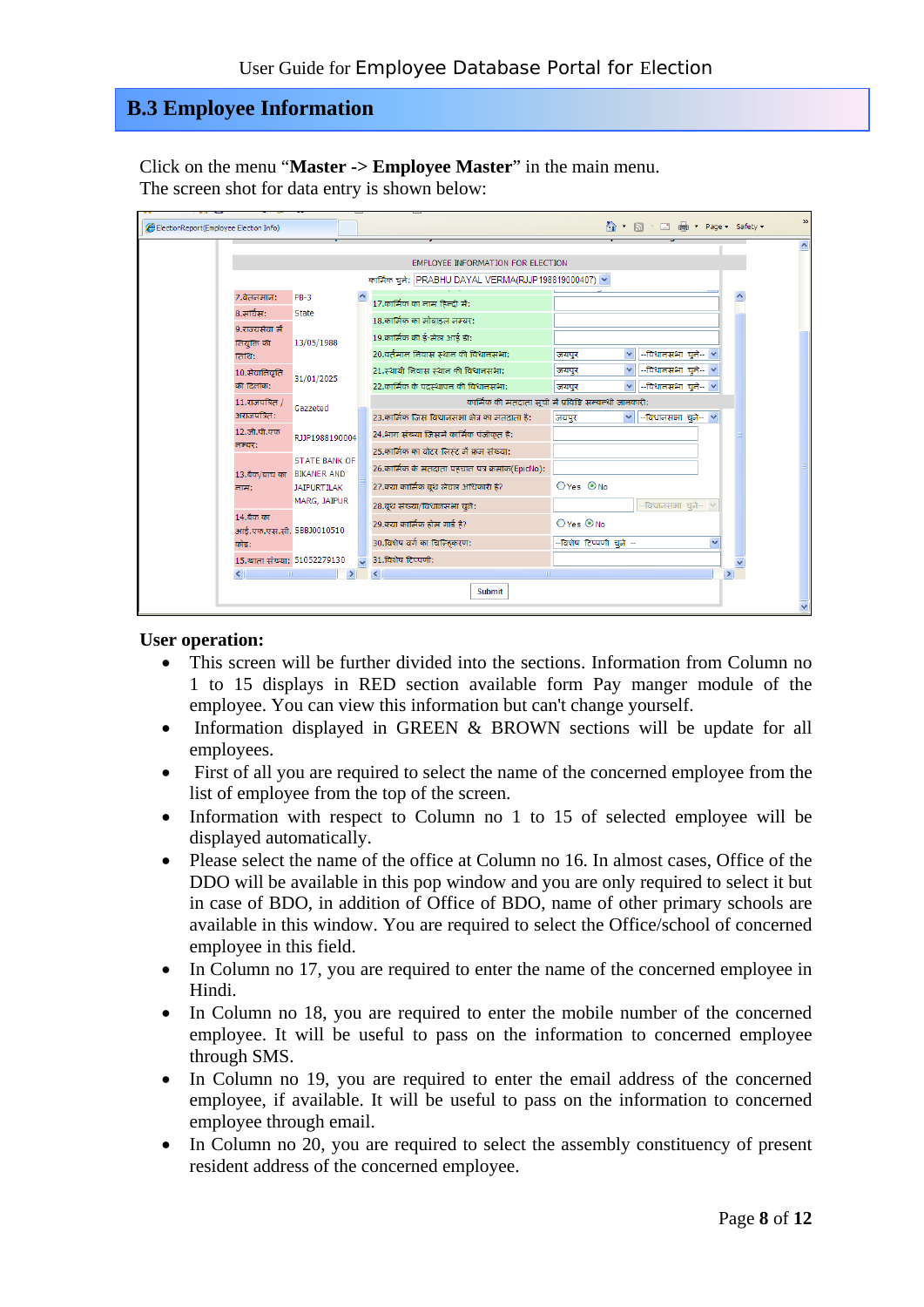- In Column no 21, you are required to select the assembly constituency of permanent resident address of the concerned employee. In case, it is out of State, then only select "**vU;**" at the time of selecting district.
- In Column no 22, you are required to select the assembly constituency of place of posting of the concerned employee. In almost cases, it will be constituency of office of the DDO. However, there is subordinate offices under the jurisdiction of DDO, than please carefully check the assembly constituency of place of posting of employee of subordinate offices.
- Information with respect to Column no 23, 24, 25 and 26 will be required for issuing of ballot paper for those employees who have appointed in polling parties. It is clear that non availability of this information, any employee couldn't be exempted from polling duty but non-availability of this information he/she may not avail the facility of postal ballot. Therefore, it is advisable that please fill-up this information, so that, postal ballot can be issued such employee, if they have deputed for elections duty.
- In Column no 27, you are supposed to update the status of the employee if he is already appointed as BLO. In case, he is already a BLO, please also update his constituency and part no for which he has appointed as BLO in column no 28.
- In column no 29, you are supposed to update the status of the employee if he is appointed as Home Guard.
- In column no 30, you are required to update the status of employee if required.
- In column no 31, please mentioned remarks, if any.
- Click the "**Submit**" button to save the information you have updated.

**Note**: After completing the exercise of Part-III for one employee repeat exercise from point no 19 to point no 33 of above for all employees under the jurisdiction of the DDO concerned.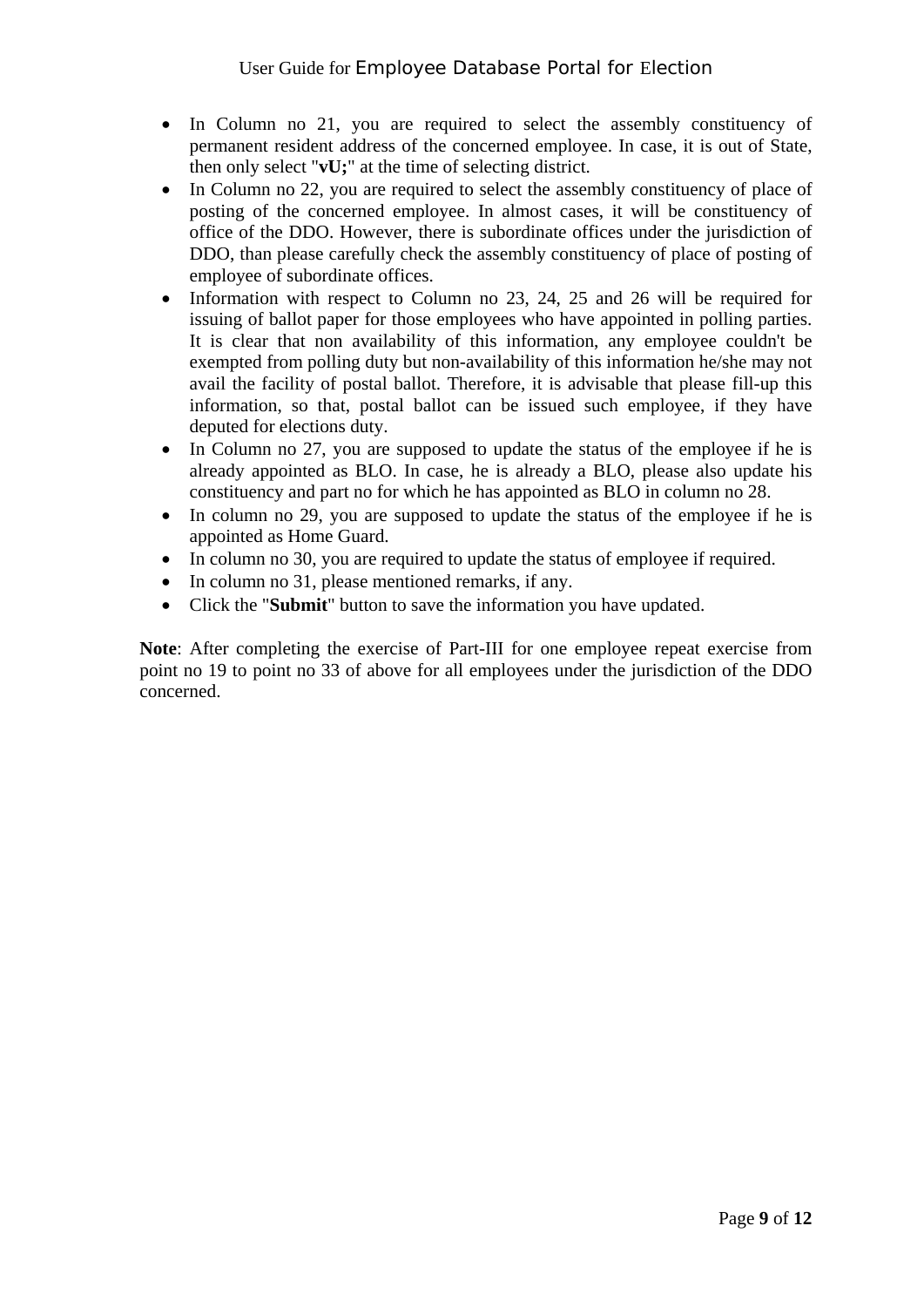#### **C. Reports**

There are 3 types of reports:

- Employee Report
- Monitoring Report
- Export Data

**Employee Report** options will give the details report of every employee. This should be generated by all DDOs after updating elections details of all employees. DDO concerned is expected to generate one printout of its and send authenticated copy of its to Treasury Officer concerned for record and also keep office copy of its on his record.

**Monitoring Report**: These options show the updating status of all employees under his jurisdictions. It is the reports, which show/update the DDO about current status/progress of work.

**Export Data**: This option is not for DDOs. This facility is developed for District Informatics Officer of NIC to export the data of their district from whole database for formation of polling parties.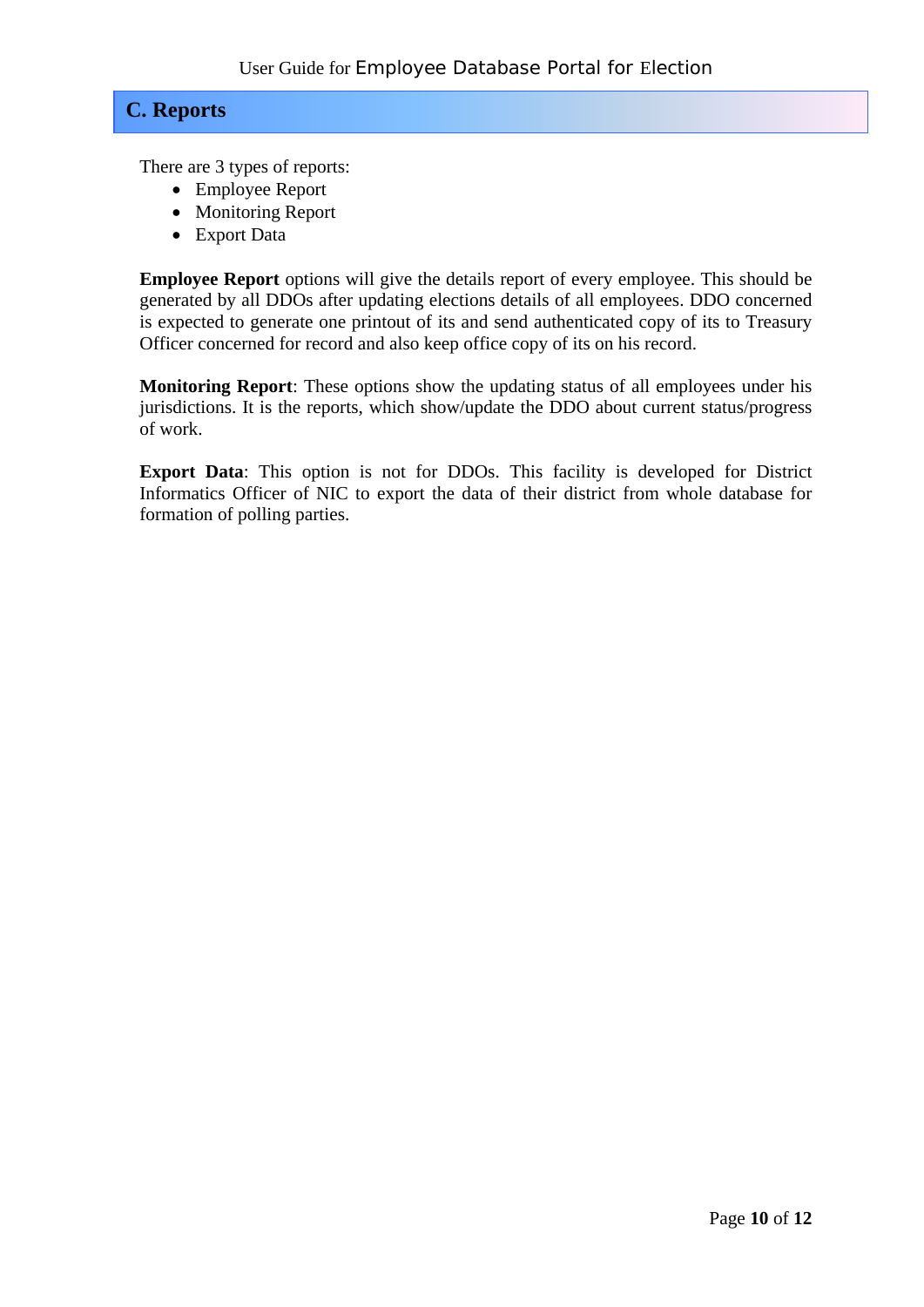### **C. System Admin**

There are following two options in this option:

- 1. Freeze Data
- 2. Change password

**Freeze Data option**: This is just like finally closed the system i.e. after selecting this option; you couldn't be able to update any information in this portal. It will be selected only after completing all tasks. Selection of this option means you have updated the details of all employees under your jurisdictions and your job is over. Therefore, use this option be carefully.

|               | Office of the    | <b>CHIEF ELECTORAL OFFICER RAJASTHAN</b>                              |                                  |        |                            |
|---------------|------------------|-----------------------------------------------------------------------|----------------------------------|--------|----------------------------|
| Home          | LoginID:05700721 | Year:2013-2014<br>FUND AUDIT DEPARTMENT, RAJASTHAN, JAIPUR - I(12758) | OfficeName:JOINT DIRECTOR, LOCAL |        | paga san<br>Version<br>1.0 |
| <b>Master</b> | <b>Reports</b>   | <b>System Admin</b>                                                   | Help                             | LogOut |                            |
|               |                  | <b>Freeze Data</b>                                                    |                                  |        |                            |
| tal           |                  | <b>Change Password</b>                                                |                                  |        |                            |
|               |                  |                                                                       |                                  |        |                            |
|               |                  |                                                                       |                                  |        |                            |
|               |                  |                                                                       |                                  |        |                            |
|               |                  |                                                                       |                                  |        |                            |

**Change Password**: Using this option you can change your default password with new password. After selecting this option, following option will be appear:

| Home          | LoginID:05700721 | Year:2013-2014<br>FUND AUDIT DEPARTMENT, RAJASTHAN, JAIPUR - I(12758) | OfficeName:JOINT DIRECTOR, LOCAL |        | Version<br>1.0 |
|---------------|------------------|-----------------------------------------------------------------------|----------------------------------|--------|----------------|
| <b>Master</b> | <b>Reports</b>   | <b>System Admin</b>                                                   | Help                             | LogOut |                |
|               |                  | <b>Change Password</b>                                                |                                  |        |                |
|               |                  |                                                                       |                                  |        |                |
|               |                  | Select Type: ⊙ Self ○ Other                                           |                                  |        |                |
|               |                  | Old Password:                                                         |                                  |        |                |
|               |                  |                                                                       |                                  |        |                |
|               |                  | New Password:                                                         |                                  |        |                |

In the above screen, first you are required to enter your old password and twice time new password. After selecting **submit** button new password is set for you.